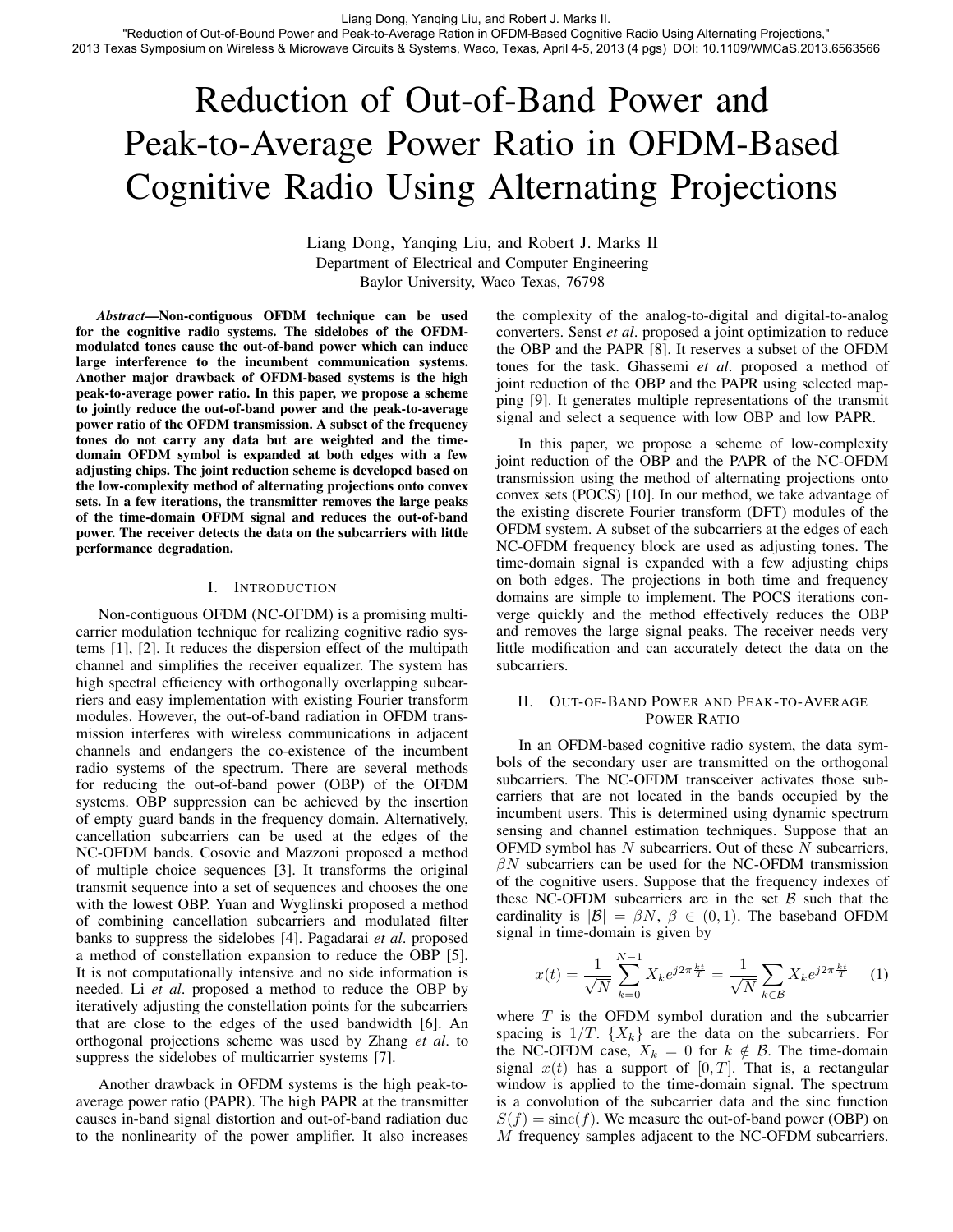These frequency samples can be taken more densely than how the subcarriers are spaced. Without any manipulation on the time-domain signal, the OBP can be given by

$$
P_{\rm OB} = \sum_{m=1}^{M} \left| \sum_{k \in \mathcal{B}} X_k S(g_m - f_k) \right|^2 \tag{2}
$$

where  $f_k$  is the normalized subcarrier frequency,  $g_m$  is the normalized frequency samples within the OBP range.

In order to reduce the OBP, for each sub-data-block in the frequency-domain in NC-OFDM, we choose the two most outside subcarriers to be the suppression tones. They do not carry any data but are weighted to suppress the sidelobes. In a low-complexity scheme as described later, we also expand the time-domain signal with a few additional chips to suppress the sidelobes. It should be noted that the calculation of the OBP in (2) is valid only when there is no manipulation on the time-domain signal such as peak clipping and chip adding. In our simulations, the OBP is directly calculated from the time-domain signal that is actually transmitted.

The continuous-time peak-to-average power ratio (PAPR) of an OFDM symbol is defined as

$$
PAPR[x(t)] = \frac{\max_{t \in [0,T)} |x(t)|^2}{E[|x(t)|^2]}
$$
(3)

where  $\max |x(t)|^2$  is the maximum instantaneous power of the OFDM signal as  $t \in [0, T)$ . The continuous-time PAPR can be approximated by the discrete-time PAPR with oversampling on  $x(t)$ . The discrete-time OFDM signal with oversampling factor  $L$  is given by

$$
x(n) = \frac{1}{\sqrt{N}} \sum_{k=0}^{N-1} X_k e^{j2\pi \frac{kn}{LN}} = \frac{1}{\sqrt{N}} \sum_{k \in \mathcal{B}} X_k e^{j2\pi \frac{kn}{LN}} \tag{4}
$$

where the discrete time-domain signal  $x(n)$  has a support of  $[0, LN - 1]$ . Usually, the oversampling factor can take an integer such that  $L \geq 4$  for PAPR[ $x(n)$ ] to approach the actural PAPR of the continuous-time signal. According to the Parseval's relation, we have

$$
E[|x(n)|^2] = \frac{1}{N} \sum_{k=0}^{N-1} |X_k|^2 = \frac{1}{N} \sum_{k \in \mathcal{B}} |X_k|^2.
$$
 (5)

With the data  $\{X_k\}$  drawn with equal probability from an Mary phase shift keying (MPSK) or an M-ary quadrature amplitude modulation (MQAM) constellation, the average power of an OFDM symbol  $E[|x(n)|^2]$  stays almost constant. This is in particular true for PSK-modulated data.

Suppose that the data symbols are chosen from an MPSK constellation with unit energy per data symbol, i.e.  $|X_k| = 1$ . Let vector x denote the sampled time-domain signal over a symbol period  $T$ . Because the high peaks in the time-domain OFDM signals occur rarely, a simple and effective approach is to set a PAPR threshold and clip the high peaks. However, in doing so, the data on the subcarriers are slightly distorted and the OBP is increased.

# III. JOINT REDUCTION USING ALTERNATING PROJECTIONS ONTO CONVEX SETS

The OBP perceived in the frequency domain and PAPR perceived in the time domain can be jointly reduced by the method of alternating projections onto convex sets (POCS). Alternating projections method is an efficient algorithm that finds a point in the intersection of some convex sets of the sample space. For sets that do not intersect, POCS finds the point in one set that is closest to the other sets or finds a balanced point that is closest to each set. POCS uses a sequence of projections onto the sets and the convergence can be slow. Nevertheless, if the projections can be carried out by some analytical formula, the POCS method can be efficient.

The time-domain signal vector  $x$  is used as the vector point that is projected onto the convex sets. In fact, the time-domain signal vector over a symbol period  $[0, T]$  is expanded on both ends with a few chip periods. For example, an OFDM timedomain symbol with  $N$  subcarriers may be expanded on each end with 2 chip periods, resulting in a signal vector over the period  $[-2T/N, T + 2T/N]$ . These additional chips are the adjusting chips that affect the OBP in the frequency domain. The expanded signal is actually transmitted and used in the POCS iterations. A few subcarriers of the OFDM frequency symbol are chosen as the adjusting tones. They do not carry any data but are automatically assigned with complex weights during the POCS iterations. These adjusting tones affect the OBP in the frequency domain as well as the PAPR in the time domain. We choose the adjusting tones that are the most outside subcarriers of each NC-OFDM sub-block since they have greater effects on the OBP. Suppose that the frequency indexes of these adjusting tones are in the set A.

At the transmitter, the data are assigned to the subcarriers (in set  $\beta$ ) of the NC-OFDM symbol. The adjusting tones start with zero weights, i.e.  $X_k = 0$  for  $k \in A$ . The timedomain signal x is then calculated using the inverse discretetime Fourier transform (IDFT) as in (4). For the first signal vector projection, the time-domain signal is clipped such that the maximum power is  $\Gamma$ . The threshold  $\Gamma$  can be determined by a preset PAPR value. As the signal is complex-valued, we keep the signal phase but change the signal amplitude to be keep the signal phase but change the signal amplitude to be within the threshold  $\sqrt{\Gamma}$ . We call this projection  $\mathcal{P}_1$ . Projection  $P_1$  projects the signal vector x onto the convex set

$$
S_1 = \{ \mathbf{x} \mid ||\mathbf{x}||_{\infty}^2 \le \Gamma \}. \tag{6}
$$

The over-sampled time-domain signal is transferred to the frequency domain using DFT with frequency spacing  $1/(2T)$ . In doing so, we actually zero-pad in the time domain to make the signal over a period of  $2T$  [11]. For the second signal vector projection, the subcarriers in set  $B$  are recovered with the original data  $X_k$  for  $k \in \mathcal{B}$ . The out-of-band is zeroed at frequencies with a  $1/(2T)$  spacing. It is critical to evaluate the densely spaced spectrum with a factor of 2, because most OBP is located at frequencies that are  $1/(2T)$ ,  $3/(2T)$ ,  $5/(2T)$ , ... away from the OFDM frequency block. We call this projection  $P_2$ . Projection  $P_2$  projects the signal vector x onto the convex set

$$
S_2 = \{ \mathbf{x} \mid \{ \mathbf{Q} \mathbf{x} \}_k = X_k, k \in \mathcal{B}; \{ \mathbf{Q} \mathbf{x} \}_j = 0, j \in \mathcal{C} \} \tag{7}
$$

where Q is the DFT matrix that takes into account both oversampling and frequency-spacing, and  $\mathcal C$  is the set of indexes of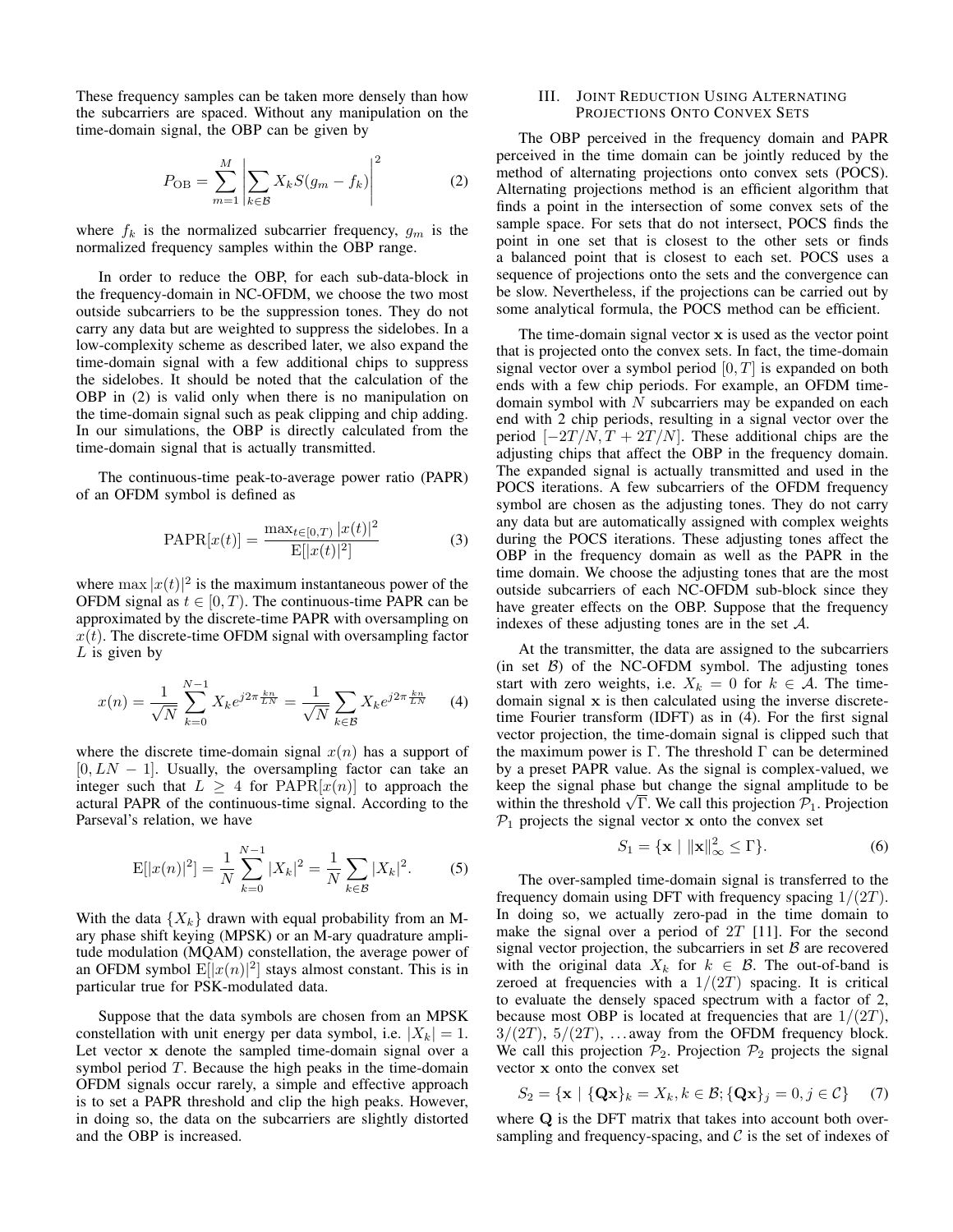

Fig. 1. Time-domain OFDM symbol.

out-of-band frequencies that have spacing  $1/(2T)$ . Therefore, the POCS iterations are conducted between  $\mathcal{P}_1$  and  $\mathcal{P}_2$  to jointly reduce the OBP in the frequency domain and the PAPR in the time domain. Since the DFT and the IDFT can be carried out using the existing modules of the OFDM system, the POCS method provides a low-complexity scheme.

## IV. DISCUSSION FOR IMPLEMENTATION

With practical concerns in a system implementation, there are three questions that arise naturally. (1) In Projection  $\mathcal{P}_2$ and the following IDFT, we actually use the frequencies that are spaced  $1/(2T)$  from the data subcarriers in the OFDM frequency block as more adjusting tones, and zero-force the  $1/(2T)$  spaced frequencies in the out-of-band range. Does the transmitter need to extend its transmission time to  $2T$  for each OFDM symbol? That would be a huge cost. (2) Does the receiver need major modification to detect the data? (3) The procedure is efficient in each POCS iteration. Does the method of POCS converge quickly for the particular problem of joint reduction of OBP and PAPR for a NC-OFDM system?

To answer Question (1), we realize that the out-of-band frequency components are generally much smaller than the data frequency components. Changing these out-of-band frequency components to zeros does not change much the time-domain signal. When the original frequency-domain signal is twice densely sampled and takes the IDFT, the time-domain signal is zero-padded such that one OFDM symbol is over period  $[0, 2T]$ . Forcing out-of-band frequency components to be zeros will change little in the time domain therefore there are still many time-chips that are close to zero. We omit these timechips in the transmission by effectively windowing the timedomain signal with a window length slightly more than T. In Fig. 1, for example, the blue curve is the IDFT of the original OFDM symbol with 64 subcarriers. The red curve is the IDFT of twice densely sampled OFDM symbol with zero-forced outof-band components. In Fig. 2, the signal is time-shifted and windowed by a window of a length slightly more than  $T$ . In this case, the window is 4 chips longer than a symbol period  $T$ such that the window is over  $[-T/32-T/2, T/2+T/32]$ . We call the additional 4 chips at the edges (2 at each edge) of the time-domain signal the adjusting chips. They are automatically



Fig. 2. Time-shifted and windowed OFDM symbol.

assigned during the POCS iterations and have a great effect in reducing the OBP. The above time shifting has an effect that changes the sign of the data on each odd frequency subcarrier. This can be corrected accordingly in implementation.

To answer Question (2), we state that the receiver only needs to extend the time-domain symbol little beyond T to include the few adjusting chips. The receiver can still sample at the chip rate. With the above example, the receiver samples 68 chips for one OFDM symbol and processes with DFT. The orthogonality of the OFDM subcarriers is mostly preserved and the data on the subcarriers can be accurately detected.

Currently, we answer Question (3) with our simulation results. It appears that the method of POCS converges quickly. If the convex sets are far apart, the vector point will be projected back and forth onto the sets. In practice, we can stop at  $P_1$  or  $P_2$  depending on whether the OBP or the PAPR is more critical. In addition, we can use simultaneous weighted projections to find a compromised solution.

### V. NUMERICAL RESULTS

We simulate a NC-OFDM system for the cognitive radios. There are  $N = 64$  OFDM subcarriers with normalized frequencies  $k = 0, 1, \ldots, 63$ . Subcarriers  $k \in [16, 23]$  and  $k \in [40, 47]$  have to be silenced for the transmission of incumbent frequency users. The 6 tones at the edges of each NC-OFDM sub-frequency-block are selected to be the adjusting tones. Therefore, there are 42 data can be transmitted with one NC-OFDM symbol. The data are QPSK modulated. As the frequency-domain signal is twice densely sampled, the time-domain signal is shifted and windowed as described before. The signal period is extended such that there are 2 chips on each edge that are the adjusting chips. Therefore, the efficiency in the use of bandwidth of the proposed scheme is  $\rho = 42/48 \times 64/68 = 0.8235$ . The threshold PAPR is 5 dB to clip the peaks of the time-domain signal.

For a particular NC-OFDM symbol with randomly generated QPSK data, Fig. 3 shows the power spectrum density (PSD) over the range of normalized frequency [−16, 80]. The blue curve shows the PSD of the original NC-OFDM symbol. The green curve shows the PSD of the signal with